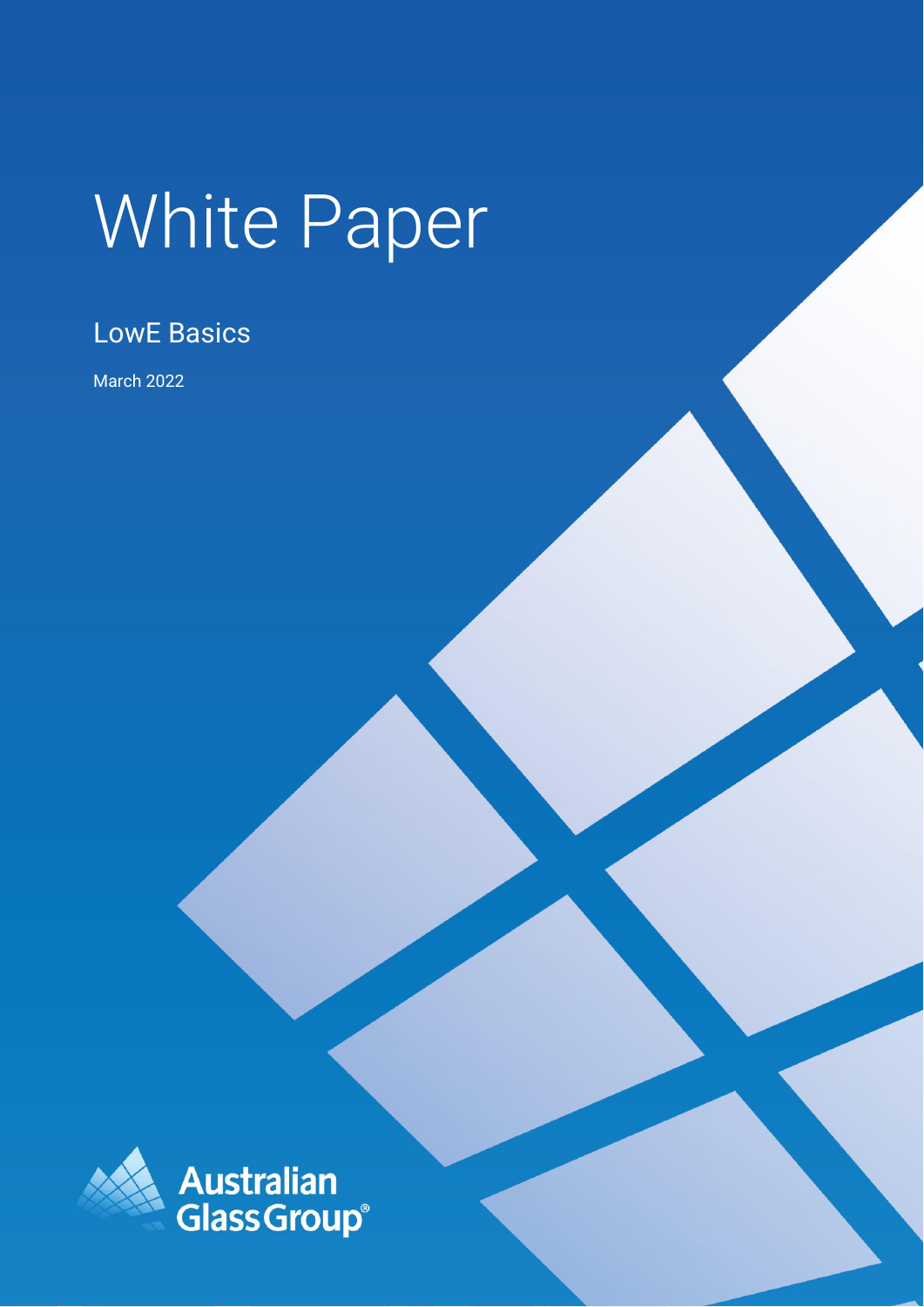# LowE Basics

LowE glass is Low Emissivity coated glass. Think of Emissivity of how much heat can go through the glass… if it is a low amount as 'Low Emissivity' states, then there is something special about that glass that stops more amounts of heat going through it, compared to regular float glass.

To understand how LowE coated glass works, we must understand the basics of heat transfer…

## Heat Transfer

Heat wants to go from where it is hot to where it is not. When it is hot outside, heat derived from the sun wants to come inside – we call this Heat Gain. When it is cold outside, heat from inside our buildings wants to go out – we call this Heat Loss.

Heat will find the path of least resistance to travel from 'hot to not' and in a building with brick walls and aluminium windows, the clear glass and the frame material is the path of least resistance as regular clear glass and standard aluminium are both great conductors of heat – meaning heat can pass through them very easily.

Think of Heat as two main types:

- Type #1 Heat: heat from the Sun
- Type #2 Heat: all other type of heat generated from here on Earth

#### **Type #1 Heat**

Heat from the Sun, also known as 'Solar Heat' and 'Passive Heat'.

The factor here being Solar Control - how much heat from the Sun comes into our building and therefore, how much is blocked.

This can be measured by the Solar Heat Gain Coefficient (SHGC).



### **Type #2 Heat**

Also known as Conductive and Convective Heat, it is all other heat including; body heat, heat from oil heaters, electric heaters, air conditioning units, fire places…

The factor here being Insulation - how much heat we retain inside when it is colder outside.

It can be measured by the U-Value.

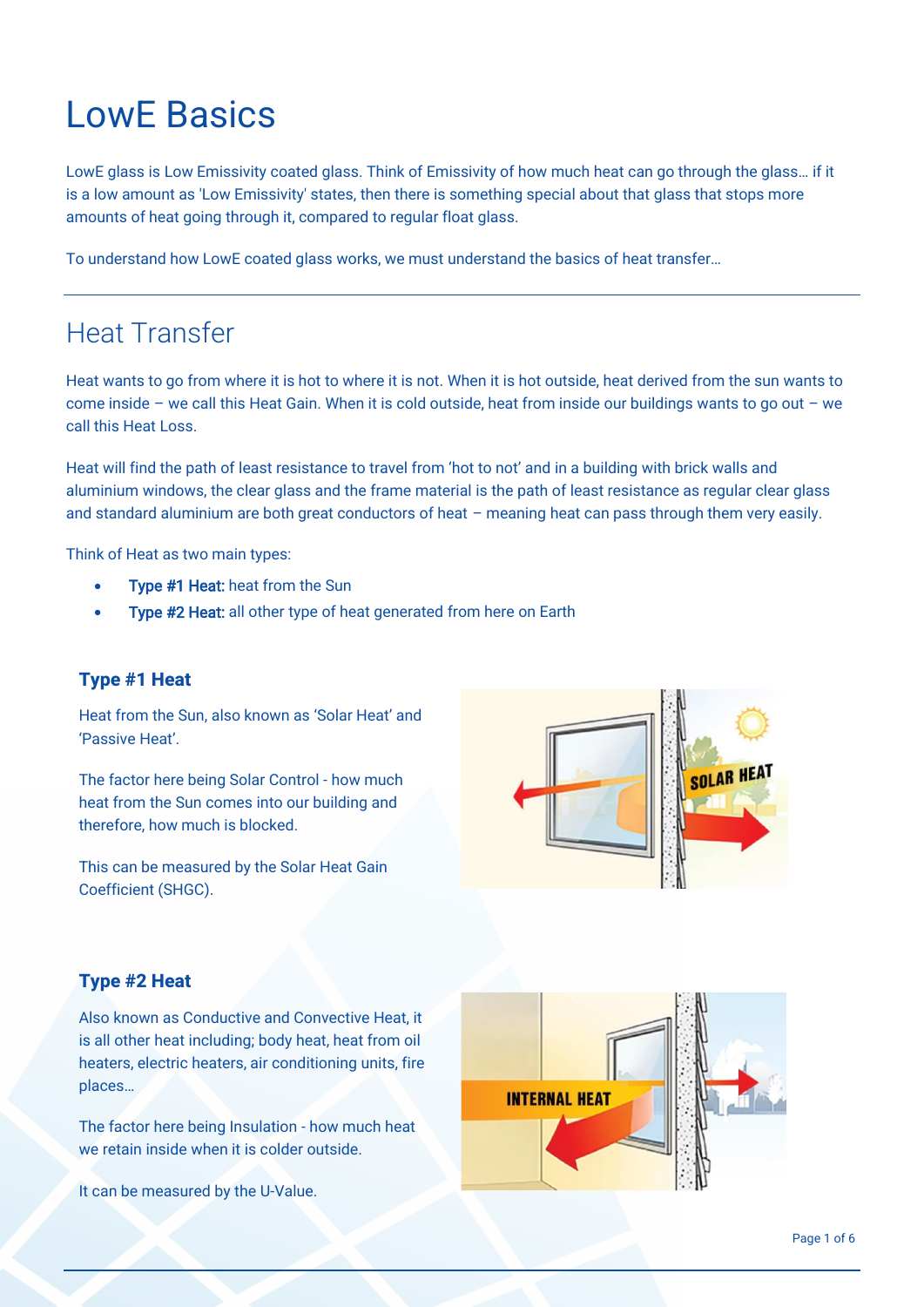| Type #1 Heat                  | Type #2 Heat                          |
|-------------------------------|---------------------------------------|
| Heat from the Sun             | All other Heat                        |
| aka. Solar Heat, Passive Heat | aka. Convective Heat, Conductive Heat |
| <b>Factor: Solar Control</b>  | <b>Factor: Insulation</b>             |
| Measured by: SHGC             | Measured by: U-Value                  |

The two types of heat are different by their electromagnetic wavelength signatures. Relevant radiation particles that we receive from Type #1 Heat from the Sun are; Visible Light, Ultraviolet Light and Infrared. It is the Infrared particles that contain the heat factor. Visible Light and Ultraviolet Light wavelengths are shorter in frequency compared to Infrared wavelengths; however Infrared wavelengths are still longer than all other Type #2 Heat wavelengths.

This is how a single glazed Grey Tinted glass can block high levels of Visible Light, UV and Infrared Heat, but have little effect on Type #2 Heat, in fact the exact same little effect that regular single glazed Clear glass offers.

By using Clear glass in a Double Glazed Unit (DGU), you affect the conduction properties of the glass for longer wavelength Type #2 Heat by stopping a lot more of the longer wavelength heat from escaping while still allowing shorter wavelength Light and Infrared heat from the Sun to enter inside.

It is the encapsulated air gap that allows such performance against Type #2 Heat and this is why a regular DGU with clear glass has much better Insulation properties than any single glazed option, including single glazed Hardcoat LowE coated glass. Adding argon gas into that air gap adds further Insulation properties (lower U-Value) by stopping even more longer wave Type #2 Heat from passing thorough and this is why AGG offer all of our IGU products with argon gas as standard (may exclude some specialised sizes).

This is also how a LowE coated glass in a DGU offers the best options in multiple performances; either a Clear LowE (eg. Insulglass LowE Plus®) that allows Light and Infrared Heat from the Sun inside but blocks significant levels of Type #2 Heat from escaping – an ideal solution for colder climates.

Or a Solar Control LowE (eg. Insulglass LowE Max<sup>®</sup>) that covers all factors, allowing healthy levels of Light to enter inside but blocks significant levels of infrared Heat from the Sun heat from entering, while also stopping significant levels of Type #2 Heat from escaping – an ideal solution for Commercial buildings or Residential buildings in warm-hot climates.

## R-A-T

A helpful acronym here is RAT (Reflection, Absorption & Transmittance).

When looking at Type #1 Heat from the Sun, this heat travels in one direction, predominantly from the sun to the inside of our buildings via the glazing (the path of least resistance compared to a brick wall).

When 100% of the heat that reaches the window, instantly some of that heat is Reflected away, of the remaining energy some gets Absorbed by the glass and framing and the rest Transmits all the way through.  $R + A + T =$ 100% of the original heat.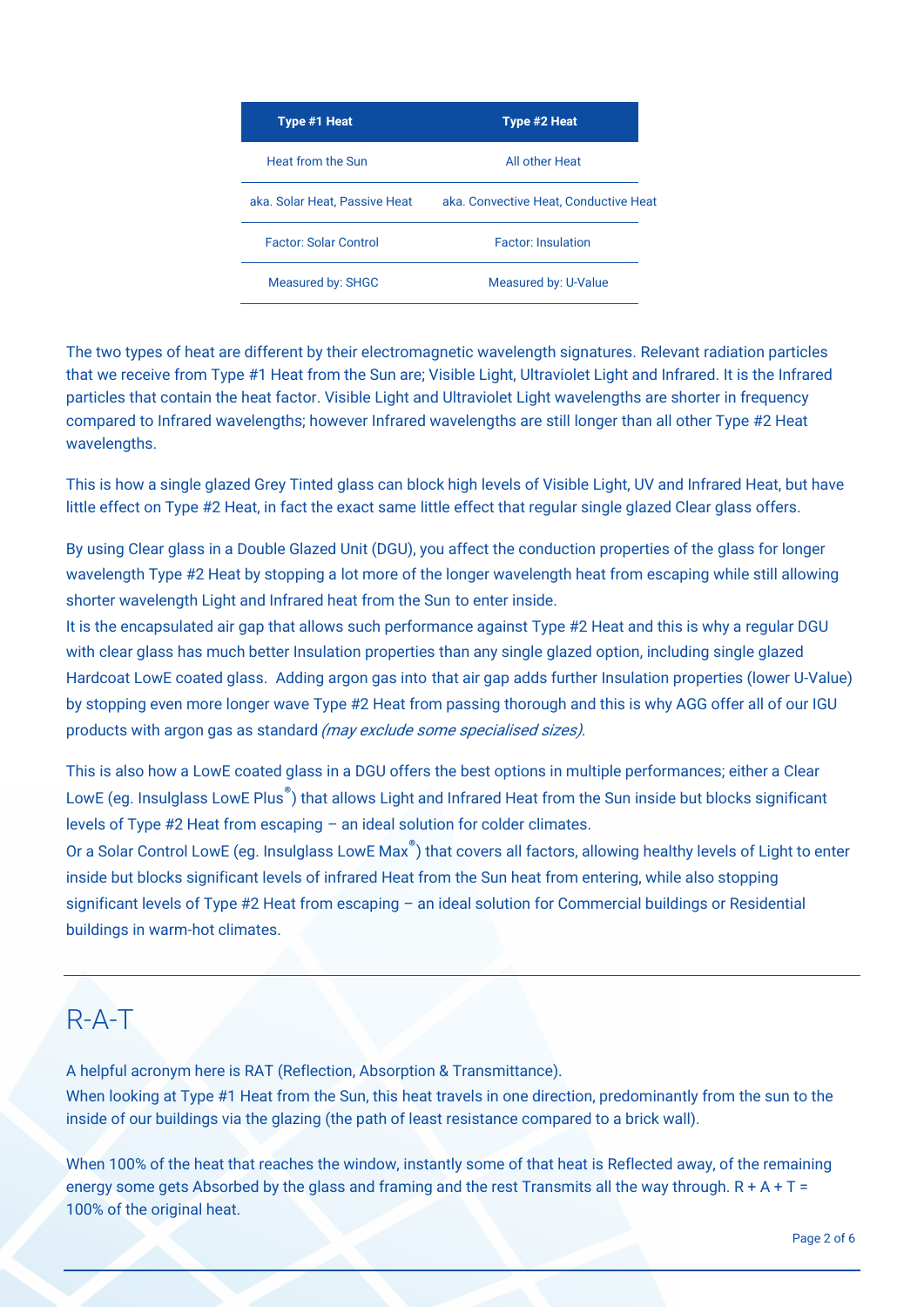When looking at Type #2 Heat generated inside a building on a cold day or night, this heat travels to the window wanting to escape. This heat will also follow the Reflection, Absorption, and eventual Transmittance pattern.

Different glass and different framing material will have different ratios of Reflection and Absorption of heat, which both affect the end Transmittance value. The same window will also have different performances against Type #1 Heat versus Type #2 Heat. The glass type that offers the best values and best balance of both, is LowE coated glass. The frame material type that offers the best values are; Thermally Broken Aluminium, Timber, uPVC or composites using a combination of materials acting as a thermal break.

Tinted glass (eg. Grey Tint) has a higher Absorption of Type #1 Heat compared to regular float glass but has the exact same effect of Type #2 Heat… which is minimal affect.

Clear LowE coatings (eg. [Insulglass LowE Plus](https://agg.com.au/product/insulglass-lowe-plus/)®) have higher Reflection and Absorption values of type #1 Heat compared to regular float glass but is still allows high levels of Transmitted Type #1 Heat from the Sun inside…. And at the same time, it has excellent Reflection of Type #2 Heat for advanced Insulation… which is the desired set of performance for colder climates.

Solar Control LowE coatings (eg. [Insulglass LowE Max](https://agg.com.au/product/insulglass-lowe-max/)®) have a great balance of both Reflection and Absorption of Type #1 Heat… and also significant Reflection of Type #2 Heat making it an ultimate solution and ideal for Commercial buildings and Residential buildings in warm-hot climates.

## Two Types of LowE

Hardcoats (HC) and Softcoats (SC).

Hardcoats are Pyrolytic LowE metallic coatings that have been a traditional LowE in the market place. It is applied 'on-line' to float glass during the float glass manufacturing via Chemical Vapour Deposition (CVD) which is sprayed on while the glass is still red hot just before the annealing process, becoming embodied and part of the glass material hence the Hardcoat terminology. A Hardcoats key performing metal is Indium Tin Oxide (ITO) and a key benefit of a Hardcoat LowE is that it can be used single glazed with the coating exposed (generally to the inside of the building, protected from the outside elements).

Softcoats are Sputter Coated LowE metallic coatings and applied to float glass via Physical Vapour Deposition (PVD) after the completed float glass production on a separate sputter coating line. Here atomic particles of metals and metal oxides are deposited on the float glass hence the Softcoat terminology. A Softcoats key performing metal is Silver (Ag) which can offer higher performance that a Hardcoat LowE, however the Silver requires protection from the environment and so must allows go in an Insulated Glass Unit (IGU) and have its coating protected from exposure, inside the air gap. Softcoat LowE cannot be used single glazed or have its coating exposed.

Softcoats can be further identified into 3 main types:

- Single Silver
- Double Silver
- **Triple Silver**
- (Quad Silvers are also being developed)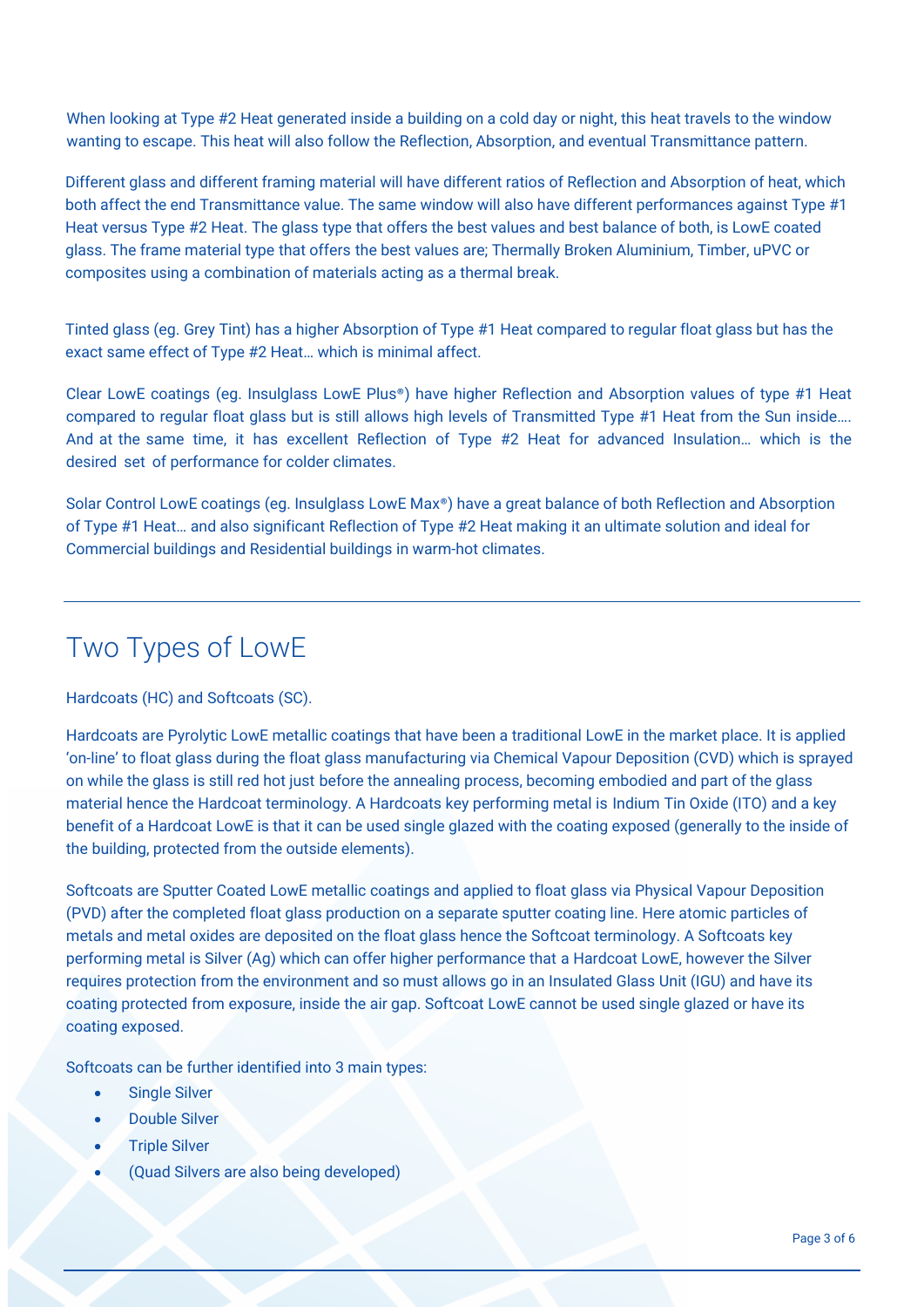These refers to how many layers of Silver are in the make-up of the coating. Think of Single Silver Softcoat LowE coating as a club sandwich - the ham in the middle being the Silver layer which is surrounded and protected by other metal oxide layers (the cheese, lettuce, tomato, and bread). These Single Silvers could be around 8-11 atomic layers in total with just the one in the middle being Silver.

Now add another club sandwich on top and you can have around 16-18 layers in total with 2 of them being Silver. Now add another club sandwich on top and you can have around 28 layers in total with 3 of them being Silver. Note that being atomic layers, 28 layers in total are still less than 1/1000<sup>th</sup> the thickness of human hair.

| <b>Hardcoat LowE (HC)</b> | <b>Softcoat LowE (SC)</b>  |
|---------------------------|----------------------------|
| <b>Pyrolytic LowE</b>     | <b>Sputter Coated LowE</b> |
| Online – spared $(CVD)$   | Offline – sputtered (PVD)  |
| Indium Tin Oxide (ITO)    | Silver (Ag)                |
| Can be used Single Glazed | <b>Require IGU</b>         |

While Hardcoats offer the best possible performance for any single glazed applications, in an IGU a Softcoat will provide more advanced performance as well as better looks. The way Hardcoats are made influence the straightness of the float glass substrate. Being sprayed on while still red hot causes peaks and troughs in the surface of the glass that can see light distractions by the scattering of light causing a haze appearance. Also, if used single glazed then the coating is exposed on the inside of a building and susceptible to touch, scratches and affects from cleaning products.

Awareness and care must be taken into consideration when using Hardcoats in single glazed application. Softcoats however are applied onto already manufactured float glass and do not affect the straight surface and with the requirement of an IGU the coating is always inside the air gap, protected from both the outside elements and touch from the inside of buildings.

## Benefits of Softcoat LowE

As Softcoat LowE requires an IGU, if you look first at going from monolithic single glazed (eg. 6mm Clear) to a Double Glazed Unit (DGU) you have two foundational benefits being; significantly better Insulation and more advanced Acoustic performance. Then by adding a Softcoat LowE we further benefit from:

- 1. One-off HVAC system savings for new builds (reducing to a less expensive option due to Energy Efficient glass/glazing reducing Heating and Cooling loads)
- 2. Ongoing Heating cost savings (from ongoing reduced Heating loads)
- 3. Ongoing Cooling cost savings (from ongoing reduced Cooling loads)
- 4. Ability to increase or maintain large sizes without compromising performance
- 5. Virtually eliminate Internal Condensation forming on the glass
- 6. Increased Ultraviolet protection from fading factors
- 7. Add Resale value to the building / attract higher level of tenants if renting
- 8. Ultimately creating a Happier, Healthier inside with better Comfort levels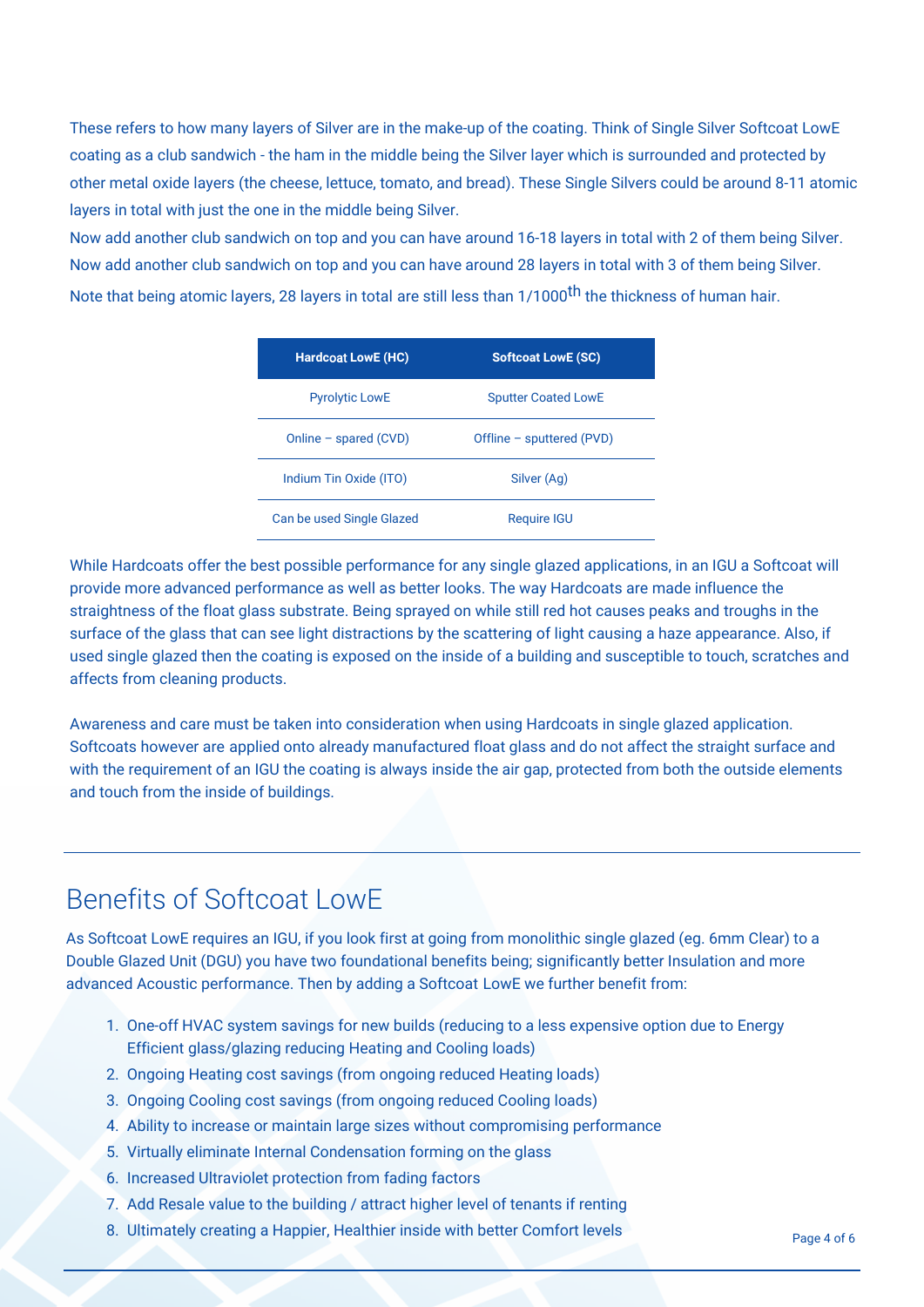## Glass Only Performance Values

#### AGG's key range of Softcoat LowE Double Glazing:

| <b>Tinsulglass</b> Low E Prime <sup>*</sup> | An ideal Softcoat LowE DGU for warmer climates to minimise Glare and a balance of Solar Control & great  |
|---------------------------------------------|----------------------------------------------------------------------------------------------------------|
| AnAustralianGlassGroupProduc                | Insulation.                                                                                              |
| <b>Ansulglass</b> Low E Plus'               | An ideal Softcoat LowE DGU for colder climates with maximum Visible Light, Passive Heat Gain & excellent |
| AnAustralianGlassGroupProduc                | Insulation.                                                                                              |
| Insulglass Low E Advance                    | An excellent Softcoat LowE DGU to advance both Solar Control and Insulation without compromising Visible |
| AnAustralianGlassGroupProduc                | Light.                                                                                                   |
| <b>Ty Insulglass</b> LowE Max <sup>+</sup>  | An superior Softcoat LowE DGU to maximise both Solar Control and Insulation without compromising Visible |
| AnAustralianGlassGroupProc                  | Liaht.                                                                                                   |

| <b>Insulglass LowE Prime® Performance Data</b>      |         |                         |                       |                                 |
|-----------------------------------------------------|---------|-------------------------|-----------------------|---------------------------------|
| Double Glazed Units (DGU)                           | Colour  | Visible<br>Light<br>VLT | Insulation<br>U-Value | Solar<br>Control<br><b>SHGC</b> |
| Insulglass LowE Prime® - Clear                      |         |                         |                       |                                 |
| 4mm LowE Prime/12mm argon/4mm Clear                 | Neutral | 69                      | 1.7                   | 0.55                            |
| 5mm LowE Prime/12mm argon/5mm Clear                 | Neutral | 68                      | 1.7                   | 0.54                            |
| 6mm LowE Prime/12mm argon/6mm Clear                 | Neutral | 68                      | 1.6                   | 0.54                            |
| 8mm LowE Prime/12mm argon/8mm Clear                 | Neutral | 67                      | 1.6                   | 0.52                            |
| Insulglass LowE Prime® - Grey                       |         |                         |                       |                                 |
| 4mm Grey/12mm argon/4mm LowE Prime                  | Grey    | 43                      | 1.7                   | 0.48                            |
| 6mm Grey/12mm argon/6mm LowE Prime                  | Grey    | 34                      | 1.6                   | 0.40                            |
| Insulglass LowE Prime® - Clear Laminate             |         |                         |                       |                                 |
| 4mm LowE Prime/12mm argon/6.38mm Clear lam          | Neutral | 69                      | 1.6                   | 0.55                            |
| 6mm LowE Prime/12mm argon/6.38mm Clear lam          | Neutral | 68                      | 1.6                   | 0.54                            |
| Insulglass LowE Prime® - White Translucent Laminate |         |                         |                       |                                 |
| 4mm LowE Prime/12mm argon/6.38mm WTrans lam         | White   | 52                      | 1.6                   | 0.53                            |
| 6mm LowE Prime/12mm argon/6.38mm WTrans lam         | White   | 52                      | 1.6                   | 0.52                            |
|                                                     |         |                         |                       |                                 |

Note: Data using centre of glass performance in NFRC standards with argon gas and LowE Prime coating to surface #2 except the Grey options having coating on surface #3.

#### Insulglass LowE Advance® Performance Data

| Double Glazed Units (DGU)                             | Colour Light | Visible<br>VLT | Insulation<br>U-Value | Solar<br>Control<br><b>SHGC</b> |
|-------------------------------------------------------|--------------|----------------|-----------------------|---------------------------------|
| Insulglass LowE Advance® - Clear                      |              |                |                       |                                 |
| 6mm LowE Advance/12mm argon/4mm Clear                 | Clear        | 72             | 1.3                   | 0.35                            |
| 6mm LowE Advance/12mm argon/5mm Clear                 | Clear        | 71             | 1.3                   | 0.35                            |
| 6mm LowE Advance/12mm argon/6mm Clear                 | Clear        | 71             | 1.3                   | 0.35                            |
| 8mm LowE Advance/12mm argon/8mm Clear                 | Clear        | 70             | 1.3                   | 0.34                            |
| Insulglass LowE Advance® - Grey                       |              |                |                       |                                 |
| 6mm Grey/12mm argon/6mm LowE Advance                  | Grey         | 35             | 1.3                   | 0.26                            |
| 8mm Grey/12mm argon/8mm LowE Advance                  | Grev         | 27             | 1.3                   | 0.22                            |
| Insulglass LowE Advance® - Clear Laminate             |              |                |                       |                                 |
| 6mm LowE Advance/12mm argon/6.38mm Clear lam          | Clear        | 71             | 1.3                   | 0.35                            |
| 8mm LowE Advance/12mm argon/8.38mm Clear lam          | Clear        | 71             | 1.3                   | 0.34                            |
| Insulglass LowE Advance® - White Translucent Laminate |              |                |                       |                                 |
| 6mm LowE Advance/12mm argon/6.38mm WTrans lam         | White        | 54             | 1.3                   | 0.34                            |
| 8mm LowE Advance/12mm argon/6.38mm WTrans lam         | White        | 54             | 1.3                   | 0.33                            |

Note: Data using centre of glass performance in NFRC standards with argon gas and LowE Advance coating to surface #2 except the Grey options having coating on surface #3.

#### Insulglass LowE Plus® Performance Data

| Double Glazed Units (DGU)                                      | Colour Light | Visible<br>VLT | Insulation<br>I I-Value | Solar<br>Control<br><b>SHGC</b> |
|----------------------------------------------------------------|--------------|----------------|-------------------------|---------------------------------|
| Insulglass LowE Plus <sup>®</sup> - Clear                      |              |                |                         |                                 |
| 4mm Clear/12mm argon/4mm LowE Plus                             | Clear        | 81             | 1.4                     | 0.61                            |
| 5mm Clear/12mm argon/5mm LowE Plus                             | Clear        | 80             | 1.4                     | 0.60                            |
| 6mm Clear/12mm argon/6mm LowE Plus                             | Clear        | 79             | 1.4                     | 0.59                            |
| 8mm Clear/12mm argon/8mm LowE Plus                             | Clear        | 78             | 1.4                     | 0.57                            |
| Insulglass LowE Plus <sup>®</sup> - Grey                       |              |                |                         |                                 |
| 4mm Grey/12mm argon/4mm LowE Plus                              | Grey         | 51             | 1.4                     | 0.44                            |
| 6mm Grey/12mm argon/6mm LowE Plus                              | Grev         | 39             | 1.4                     | 0.36                            |
| Insulglass LowE Plus <sup>®</sup> - Clear Laminate             |              |                |                         |                                 |
| 6.38mm Clear lam/12mm argon/4mm LowE Plus                      | Clear        | 80             | 1.4                     | 0.56                            |
| 6.38mm Clear lam/12mm argon/6mm LowE Plus                      | Clear        | 79             | 1.4                     | 0.56                            |
| Insulglass LowE Plus <sup>®</sup> - White Translucent laminate |              |                |                         |                                 |
| 6.38mm WTrans lam/12mm argon/4mm LowE Plus                     | White        | 61             | 1.4                     | 0.46                            |
| 6.38mm WTrans lam/12mm argon/6mm LowE Plus                     | White        | 60             | 1.4                     | 0.45                            |
|                                                                |              |                |                         |                                 |

Note: Data using centre of glass performance in NFRC standards with argon gas and LowE Plus coating to surface #3.

#### Insulglass LowE Max<sup>®</sup> Performance Data

| Double Glazed Units (DGU)                                     | Colour Light | Visible<br>VLT | Insulation<br>U-Value | Solar<br>Control<br><b>SHGC</b> |
|---------------------------------------------------------------|--------------|----------------|-----------------------|---------------------------------|
| Insulglass LowE Max <sup>®</sup> - Clear                      |              |                |                       |                                 |
| 6mm LowE Max/12mm argon/4mm Clear                             | Neutral      | 67             | 1.3                   | 0.27                            |
| 6mm LowE Max/12mm argon/5mm Clear                             | Neutral      | 66             | 1.3                   | 0.27                            |
| 6mm LowE Max/12mm argon/6mm Clear                             | Neutral      | 66             | 1.3                   | 0.27                            |
| 8mm LowE Max/12mm argon/8mm Clear                             | Neutral      | 65             | 1.3                   | 0.27                            |
| Insulglass LowE Max <sup>®</sup> - Low Iron                   |              |                |                       |                                 |
| 6mm LowE Max/12mm argon/6mm Low Iron                          | Neutral      | 68             | 1.3                   | 0.27                            |
| Insulglass LowE Max <sup>®</sup> - Grey                       |              |                |                       |                                 |
| 6mm Grey/12mm argon/6mm LowE Max                              | Grey         | 33             | 1.3                   | 0.22                            |
| 8mm Grey/12mm argon/8mm LowE Max                              | Grey         | 25             | 1.3                   | 0.19                            |
| Insulglass LowE Max <sup>®</sup> - Clear Laminate             |              |                |                       |                                 |
| 6mm LowE Max/12mm argon/6.38mm Clear lam                      | Neutral      | 66             | 1.3                   | 0.27                            |
| Insulglass LowE Max <sup>®</sup> - White Translucent Laminate |              |                |                       |                                 |
| 6mm LowE Max/12mm argon/6.38mm WTrans lam                     | White        | 51             | 1.3                   | 0.26                            |

Note: Data using centre of glass performance in NFRC standards with argon gas and LowE Max coating to surface #2 except the Grey options having coating on surface #3.